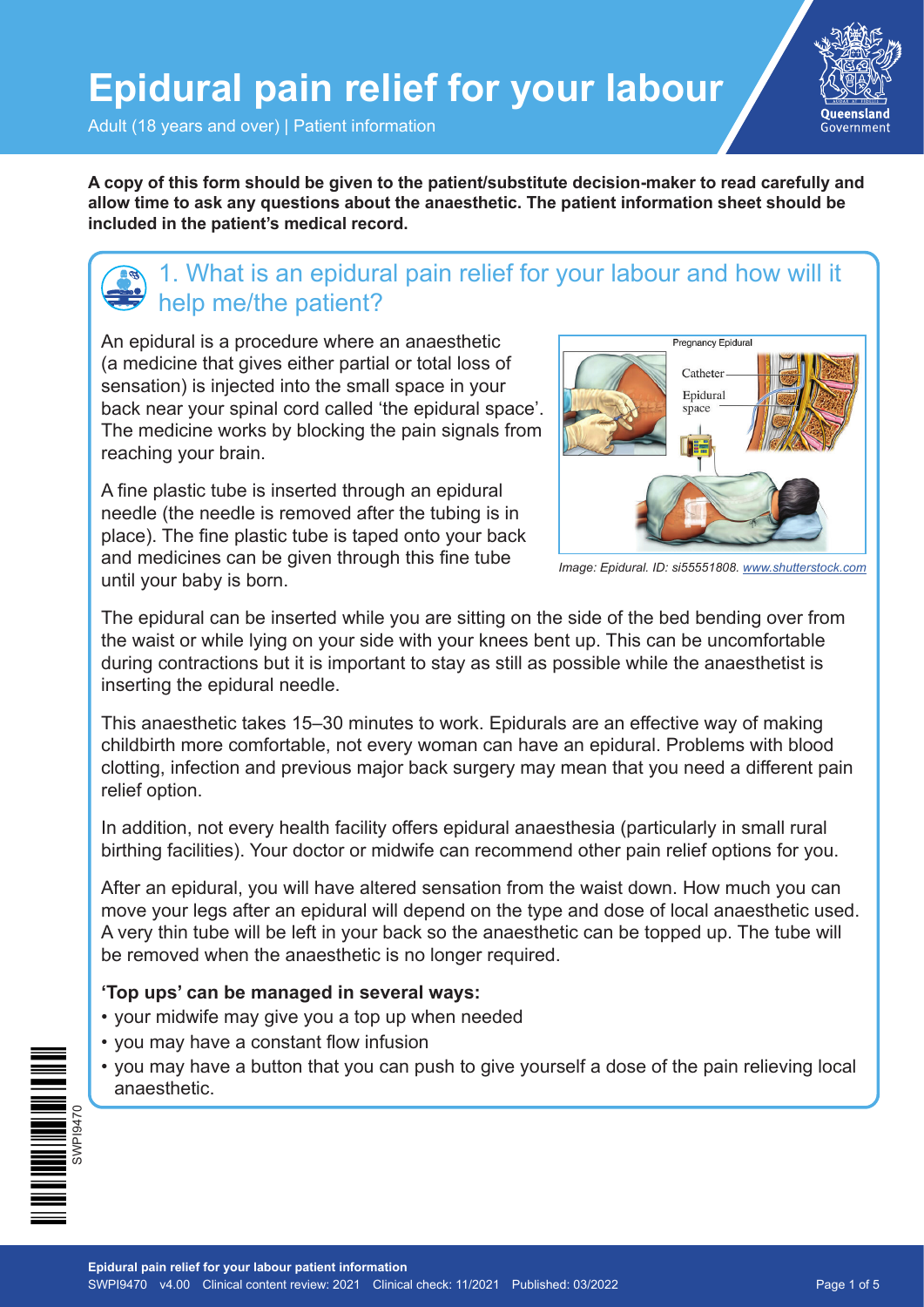### **Not all epidurals are the same strength**

Epidurals used for caesarean section or a forceps delivery are stronger so you don't feel any pain. A normal labour does not require such a strong block so a lower strength anaesthetic is given. This allows you to feel your contractions and be able to push when the time comes, yet feel little or no pain.

#### **Advantages of an epidural anaesthetic:**

- effective form of continuous pain relief, especially for backache and contraction pains
- you can be awake and participate in your baby's birth
- requires less medicines than other forms of pain relief
- does not make you sleepy
- if needed, a stronger epidural can be used as the anaesthetic for caesarean sections or forceps delivery
- it is important to understand that while you will be pain free during the operation, you may feel strange pressure sensations
- this avoids a general anaesthetic, where you are in a very deep sleep and recovery time is longer.

#### **Disadvantages of an epidural anaesthetic:**

- a 'drip' (IV fluid) is always put into your vein before the epidural is inserted
- once the epidural is in place it is very important that you do not lie flat on your back as it can cause a considerable drop in your blood pressure. You may sit up or lie on your side.

### **Potential benefits of an epidural during labour**

The benefits of an epidural are:

- that you will be awake
- it takes away the pain of contractions
- it can be effective for hours and can be increased in strength if you need to have an emergency caesarean
- in a long labour, it can allow you to sleep and recover your strength.

#### **For caesarean section births:**

- you will be able to see your baby as soon as they are born
- the baby will only get incredibly small amounts of any medications given
- your partner can be with you.

### **Preparing for your labour and delivery**

There may be a need for an epidural at anytime during your labour. You are at less risk of problems from an anaesthetic if you do the following:

- Increase your fitness before your anaesthetic to improve your blood circulation and lung health. Ask your GP about exercising safely.
- Lose weight, this will reduce many of the risks of having an anaesthetic. Ask your GP about losing weight safely.
- Stop smoking as early as possible before your surgery to give your lungs and heart a chance to improve. Smoking cuts down the oxygen in your blood and increases breathing problems during and after an operation. Phone 13 QUIT (13 78 48).
- Drink less alcohol, as alcohol may alter the effect of the anaesthetic medicines.
- Do not drink any alcohol 24 hours before surgery.
- Stop taking recreational drugs (this includes recreational smoking such as marijuana) before your surgery as these may affect the anaesthetic.
- Ask your surgeon and/or anaesthetist if you should stop taking your anticoagulant or antiplatelet (blood thinning) medicines before surgery as it may affect your blood clotting
	- do NOT stop blood thinning medicines without medical advice
	- if you are asked to stop taking blood thinning medicine before your procedure, ask your doctor/clinician when you can restart the blood thinning medicine.

#### **On the day of your epidural and delivery:**

• **Nothing to eat or drink** ('nil by mouth'): you will be told when to have your last meal and drink. Do NOT eat (including lollies), drink, or chew gum after this time otherwise your operation may be delayed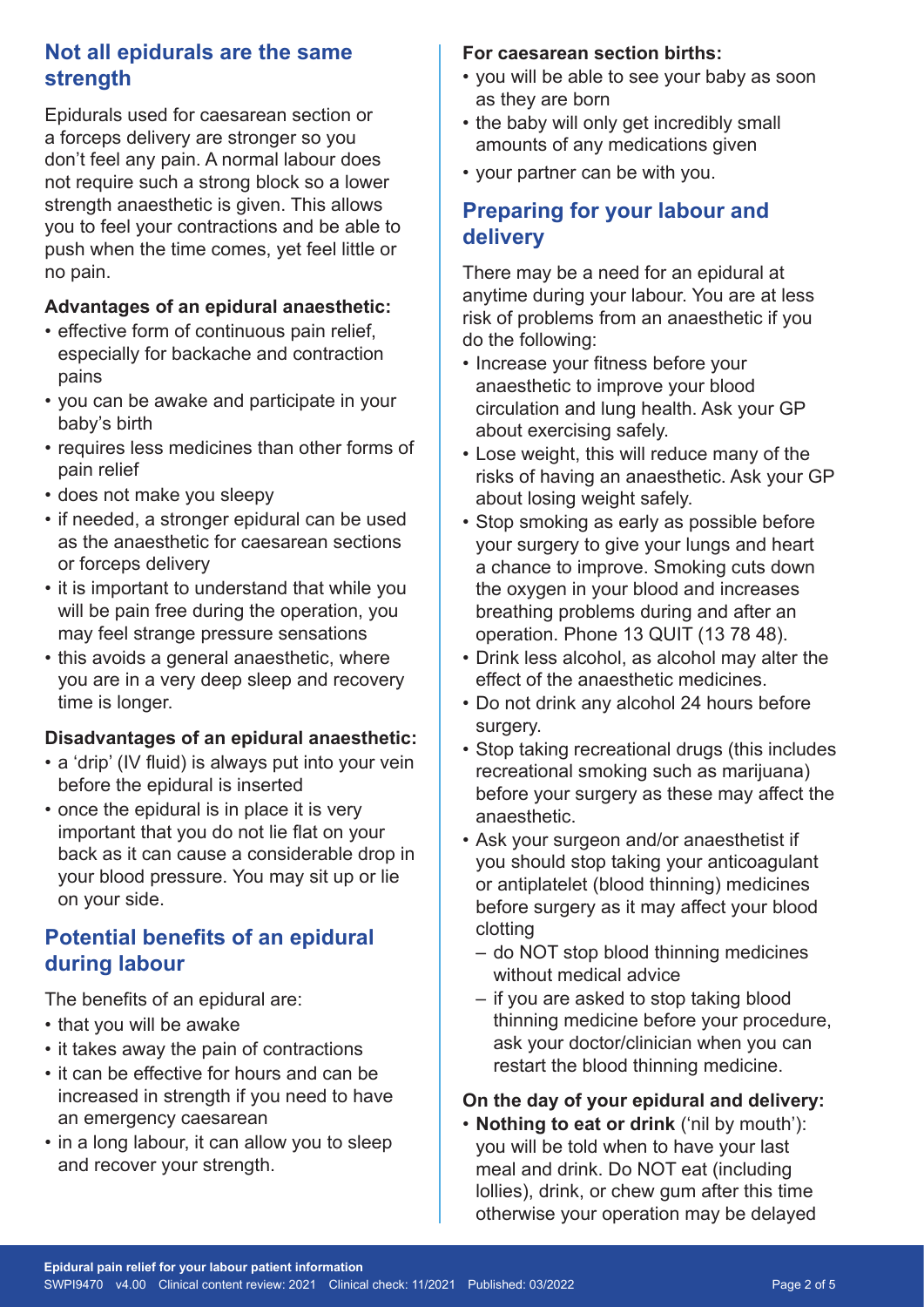or cancelled. This is to make sure your stomach is empty so that if you vomit, there will be nothing to go into your lungs.

- **If you are a smoker or drink alcohol:** do not smoke or drink alcohol.
- **If you are taking medicines:** most medicines should be continued before an operation and taken the usual time even on the day of surgery with a sip of water. There are some important exceptions:
	- your doctor/clinician will provide specific instructions about your medicines
	- take to the hospital all your prescribed medicines, those medicines you buy over the counter, herbal remedies and supplements to show your anaesthetist what you are taking.
- **If you feel unwell:** telephone the ward/ hospital for advice.
- Tell your doctor/clinician and the anaesthetist if you have:
	- health problems (e.g. diabetes, high blood pressure, infectious diseases, serious illnesses), including if regular treatment or a stay in hospital is needed
	- a drug addiction
	- had previous problems and/or known family problems with anaesthesia
	- false teeth, caps, loose teeth or other dental problems
	- been taking prescribed and/or over the counter medicines, herbal remedies and supplements; this may include and are not limited to blood thinning medicines, the contraceptive pill, antidepressants and/or diabetic medicines (e.g. insulin)
	- allergies/intolerances of any type and side effects.

# 2. What are the risks?

There are risks and complications with anaesthesia. There may also be risks specific to each person's individual condition and circumstances. Please discuss these with the doctor/clinician and ensure they are written on the consent form before you sign it. Risks include but are not limited to the following:

#### **Common risks and complications**

- nausea, vomiting, itching and shivering inform the staff as these can be treated
- low blood pressure:
	- this can make you feel faint, dizzy or sick(it is very important that you do not lie flat on your back)
- sometimes the epidural anaesthetic only partially works
- problems in passing urine you may require a catheter to be placed in your bladder
- pain, bruising and/or bleeding at the injection site
- bleeding/bruising is more common if you have been taking blood thinning drugs, such as warfarin, aspirin, clopidogrel (Plavix, Iscover, Coplavix), prasugrel (Effient), dipyridamole (Persantin or Asasantin), ticagrelor (Brilinta), apixaban (Eliquis), dabigatran (Pradaxa), rivaroxaban (Xarelto) or complementary/alternative medicines, such as fish oil and turmeric
- headache and/or backache.

#### **Uncommon risks and complications**

- fever
- severe headache:
	- may occur and get worse on sitting or standing and improves if you lie down
	- you will need to see an anaesthetist
	- if you are still in hospital, your nurses and/or the surgical team will contact your anaesthetist for an assessment
	- if you have left hospital, seek help from your GP or by attending the emergency department
- temporary nerve damage:
	- temporary loss of sensation, pins and needles and sometimes muscle weakness in the lower body
	- may last for a few days, weeks or months
- slow breathing due to medication this can be managed by the anaesthetist
- the anaesthetic does not fully work: this may require further anaesthetic and/or a different method of anaesthesia to be used
- allergic reaction to the medication, requiring further treatment
- existing medical conditions getting worse.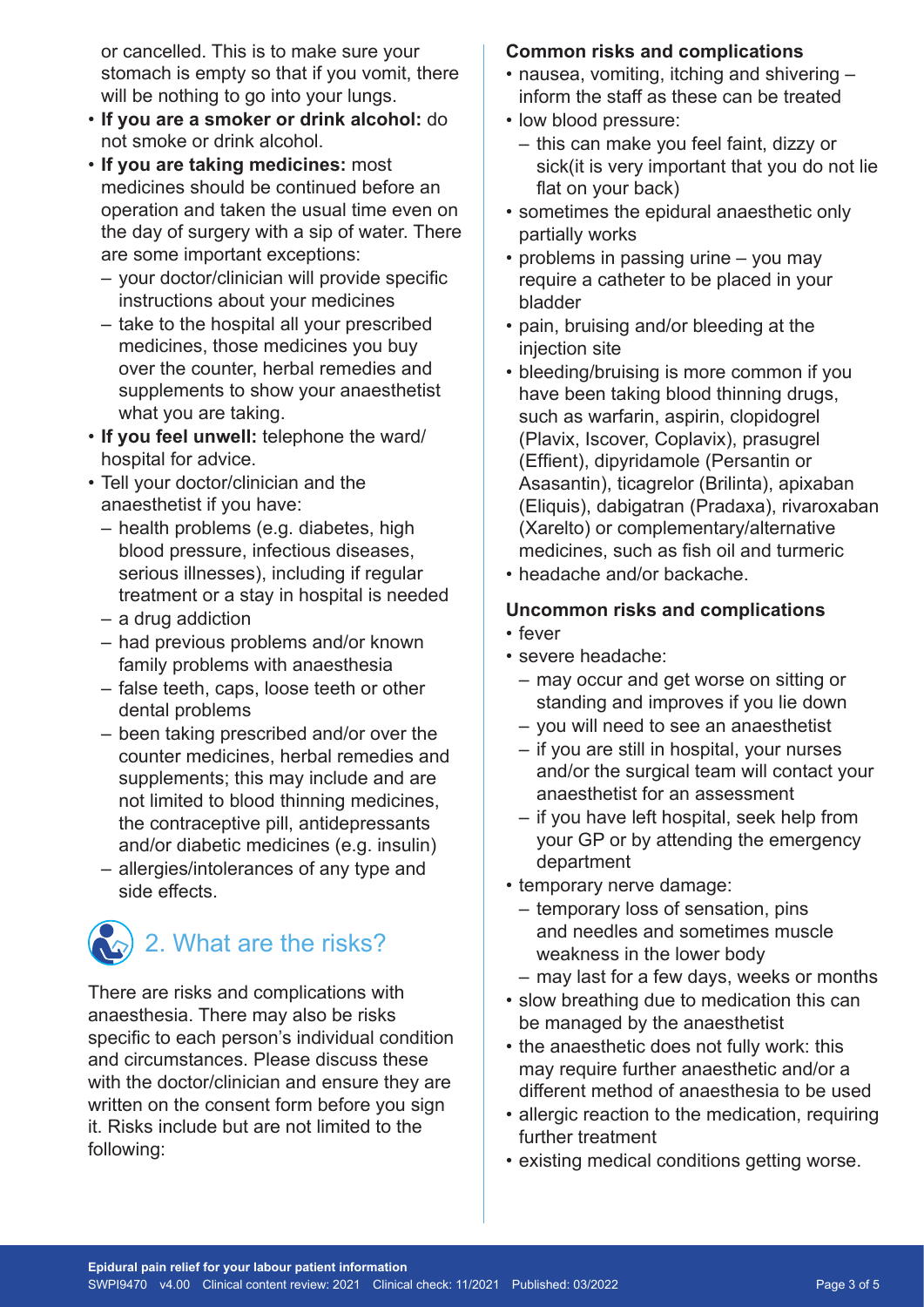#### **Rare risks and complications**

- permanent nerve damage with possible paralysis
- equipment failure (e.g. breakage of needles or catheters possibly requiring surgery to remove them)
- infection around injection site and epidural catheter which may cause meningitis and/ or epidural abscess, requiring antibiotics and further treatment
- death as a result of this anaesthetic is rare.

### **What are the risks of not having an epidural pain relief for your labour?**

There may be health consequences if you choose not to have the proposed anaesthetic. Please discuss these with the doctor/clinician.



Although having a baby is a natural process, it can cause significant pain and discomfort. Every woman is different and every birth experience is unique, so the need for pain relief varies.

Thinking about and understanding the choices of pain relief are an important part of getting ready for the birth of your baby. During the actual birth, your needs for pain relief may change, so it is very important that you have a flexible attitude so that the birthing experience is more comfortable.

Some women, if possible, want to avoid taking any medications. There are many non-medical choices available to help support you with the pain. Some of these are, breathing exercises, massages, warm baths or showers, yoga, walking around and relaxation techniques.

Sometimes the pain is worse than expected or maybe the labour is not progressing as it should. This is where medical pain relief options can be used. These include nitrous oxide gas and strong pain relieving injections.

Please discuss all the pain relieving options suitable for you with your doctor or midwife.

# 4. What should I expect after the insertion of the epidural?

The numbness/weakness may take several hours to wear off. It is very important that during this time you do not attempt to walk unless approved by your doctor/midwife. For safety reasons you must not walk without a person to assist you.

Within the first 2 weeks after your epidural if you have any numbness, weakness, headache, fever or severe back pain contact the anaesthetist.

## 5. Who will be performing the epidural?

A doctor/clinician other than the consultant/ specialist may assist with/conduct the clinically appropriate anaesthetic. This could be a doctor/clinician undergoing further training, all trainees are supervised according to relevant professional guidelines.

You may be seen and cared for by a specialist anaesthetist, a GP with training in anaesthetics (particularly in rural areas) or a doctor undergoing further training. All trainees are supervised according to relevant Australian professional guidelines.

If you have any concerns about which doctor/ clinician will be performing your anaesthetic please discuss the concerns with your doctor/clinician.

# $\land$  6. Where can I find support or more information?

Hospital care: before, during and after is available on the Queensland Health website [www.qld.gov.au/health/services/hospital](http://www.qld.gov.au/health/services/hospital-care/before-after)[care/before-after](http://www.qld.gov.au/health/services/hospital-care/before-after) where you can read about your healthcare rights.

You can also see a list of blood thinning medications at [www.health.qld.gov.au/](http://www.health.qld.gov.au/consent/bloodthinner) [consent/bloodthinner](http://www.health.qld.gov.au/consent/bloodthinner).

Australian and New Zealand College of Anaesthetists: [www.anzca.edu.au/patient](http://www.anzca.edu.au/patient-information/anaesthesia-information-for-patients-and-carers)[information/anaesthesia-information-for](http://www.anzca.edu.au/patient-information/anaesthesia-information-for-patients-and-carers)[patients-and-carers](http://www.anzca.edu.au/patient-information/anaesthesia-information-for-patients-and-carers).